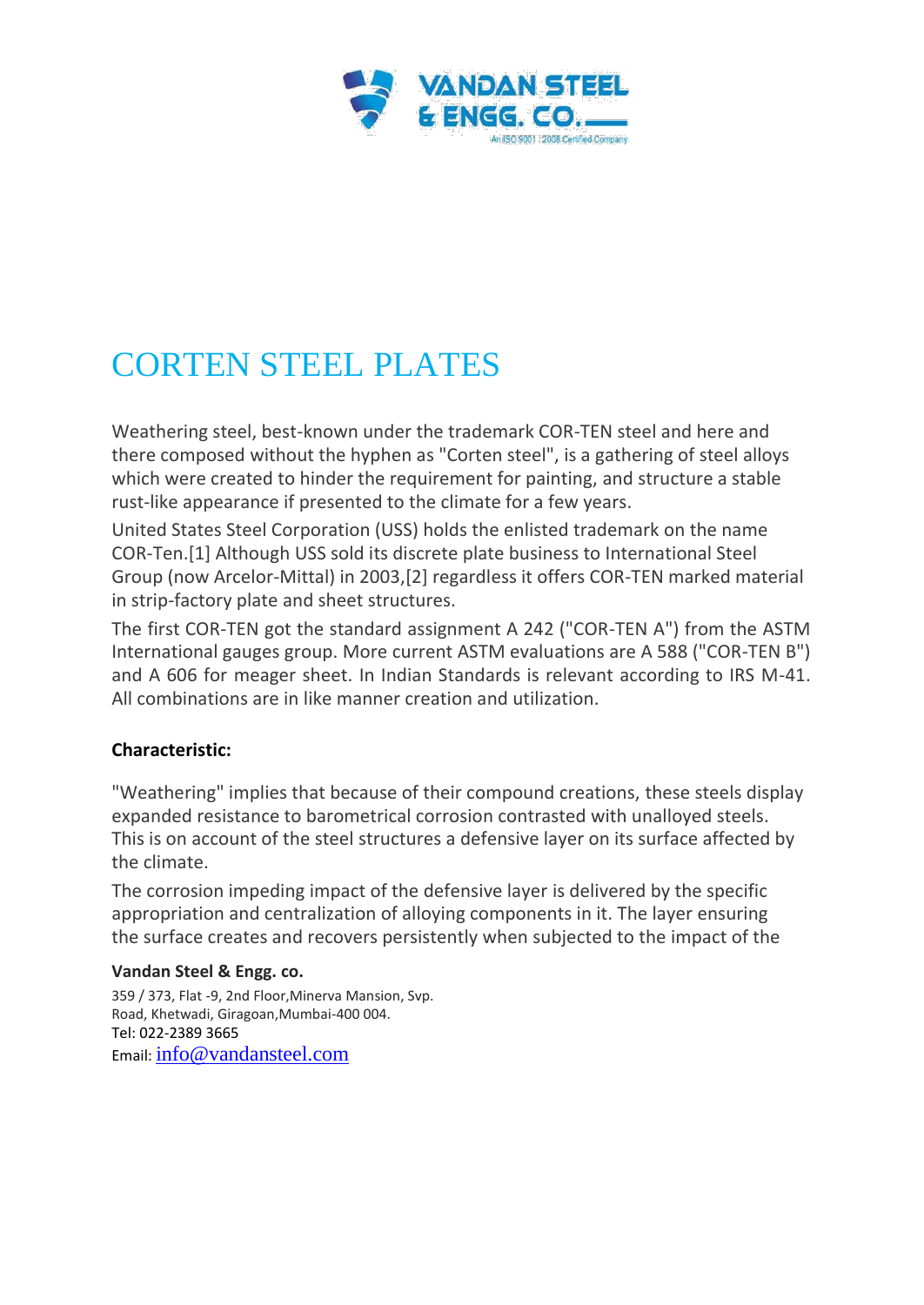

climate. At the end of the day, the steel is permitted to rust keeping in mind the end goal to structure the "defensive" covering.

## **Chemical composition of Cor-ten grades**

| Grade                                                                  | $\sqrt{2}$ | %Si | %Mn | $\sqrt{Q}$ | %S | % $Cr$                                                                                  |  |      |
|------------------------------------------------------------------------|------------|-----|-----|------------|----|-----------------------------------------------------------------------------------------|--|------|
| Cor-ten A 0.12 0.25-0.75 0.20-0.50 0.07-0.15 0.030 0.50-1.25 0.25-0.55 |            |     |     |            |    |                                                                                         |  | 0.65 |
|                                                                        |            |     |     |            |    |                                                                                         |  |      |
| Cor-ten B 0.16 0.30-0.50 0.80-1.25 0.030                               |            |     |     |            |    | $\vert 0.030 \vert 0.40$ -0.65 $\vert 0.25$ -0.40 $\vert 0.02$ -0.10 $\vert 0.40 \vert$ |  |      |

The mechanical properties of weathering steels depend on which alloy and how thick the material is.

The mechanical properties of weathering steels depend on which alloy and how thick the material is.

## **ASTM A 242**

The original A 242 alloy has a yield strength of 50,000 pounds per square inch (340,000 kPa) and ultimate tensile strength of 70,000 psi (480,000 kPa) for lightmedium rolled shapes and plates up to 0.75 inches (19 mm) thick. It has yield strength of 46,000 psi (320,000 kPa) and ultimate strength of 67,000 psi (460,000 kPa) for medium weight rolled shapes and plates from 0.75–1 inch (19–25 mm) thick. The thickest rolled sections and plates – from 1.5–4 in (38–100 mm) thick have yield strength of 42,000 psi (290,000 kPa) and ultimate strength of 63,000 psi (430,000 kPa).

## **ASTM A 588**

A 588 has a yield strength of at least 50,000 psi (340,000 kPa), and ultimate tensile strength of 70,000 psi (480,000 kPa) for all rolled shapes and plate thicknesses up to 4 in (100 mm) thick. Plates from 4–5 in (100–130 mm) have yield strength at least

#### **Vandan Steel & Engg. co.**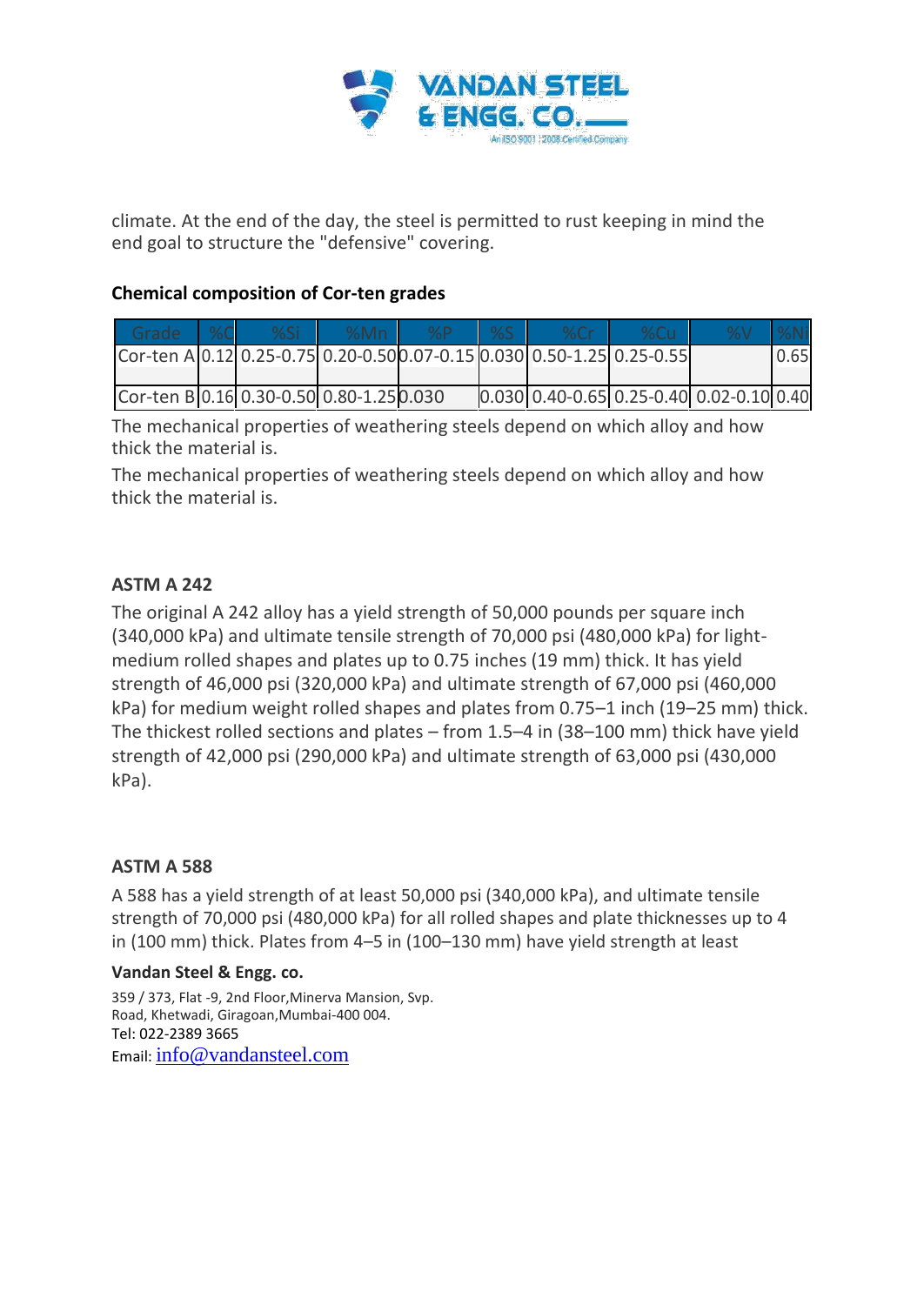

46,000 psi (320,000 kPa) and ultimate tensile strength at least 67,000 psi (460,000 kPa), and plates from 5–8 in (130–200 mm) thick have yield strength at least 42,000 psi (290,000 kPa) and ultimate tensile strength at least 63,000 psi (430,000 kPa).

## **IRSM 41**

IRSM 41 Steel: Body panel of Coal Wagons like BOXNHA encounter corrosive environment due to presence of sulphur and other carbonoic acid components in coal. Use of corrosion resistance steel to IRSM-41 will face the situation better due to formation of an adherent protective oxide film on the surface if it is left undisturbed. IRSM-41 steel has following properties-

n Stronger than mild steel

n Easily weldable

n Develops its own protective film against corrosion.

#### **Services**

**Vandan Steel & Engg. co.** can offer plasma cutting of Corten steel plate up to 10 feet wide and

95 feet long for every your necessities.

COR-TEN® A, COR-TEN®A, COR-TEN A, CORTEN-A, CORTEN A COR-TEN® B, COR-TEN®B, COR-TEN B, CORTEN-B, CORTEN B

ASTM A588 Grade A, ASTM A 588 Grade-A, ASTM A-588 Grade A ASTM A588 Grade B, ASTM A 588 Grade-B, ASTM A-588 Grade B ASTM A588 Grade C, ASTM A 588 Grade-C, ASTM A-588 Grade C ASTM A242 Type 1, ASTM A242 Type-1, ASTM A-242 Type 1 S355JOWP EN 10025-5, S355JOWP EN10025-5, S355 JOWP EN-10025-5 S355JOWP+N EN 10025-5, S355JOWP+N EN10025-5, S355 JOWP+N EN-10025-5 S355J2W EN 10025-5, S355J2W EN10025-5, S355 J2W EN-10025-5

#### **Vandan Steel & Engg. co.**